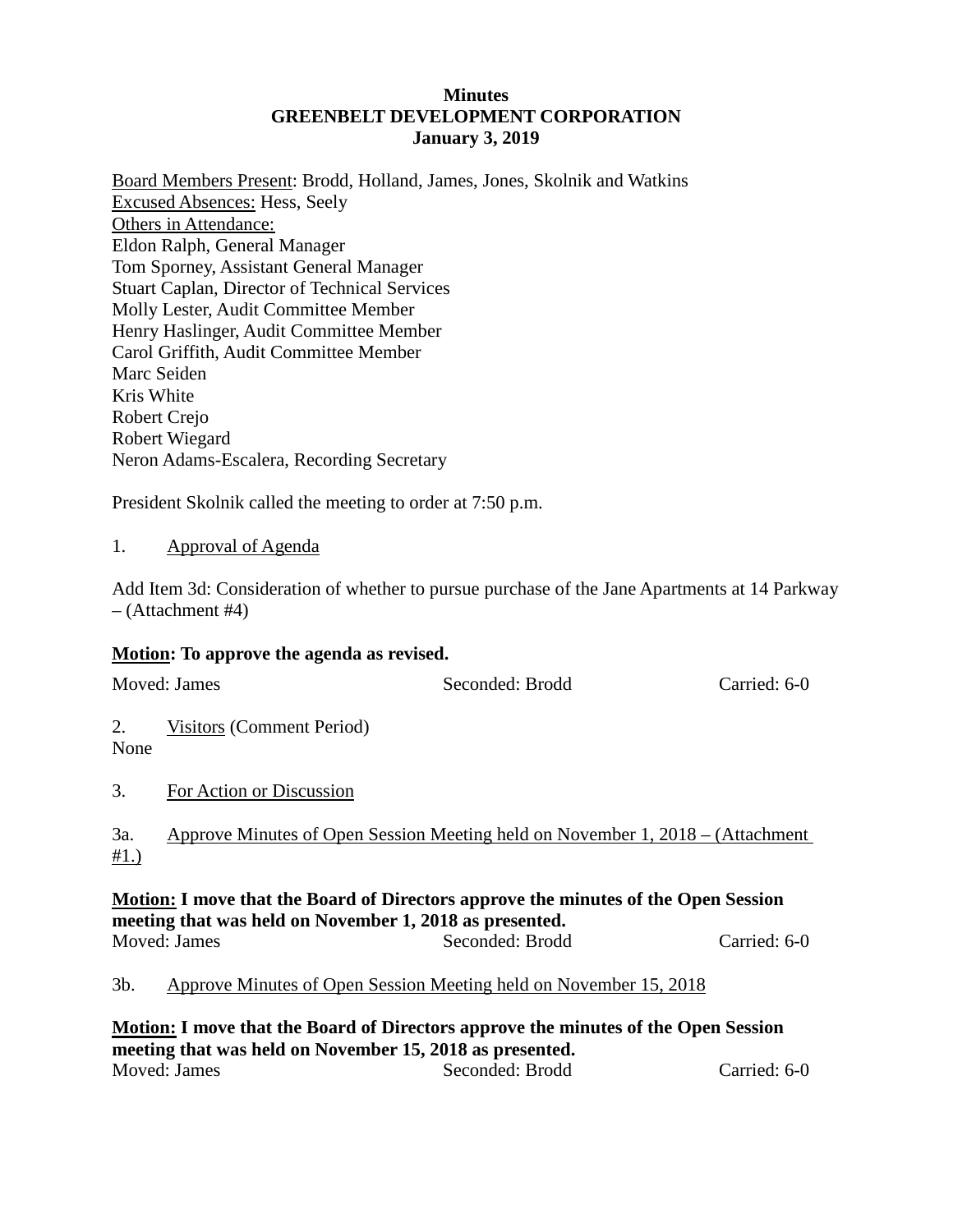## 3c. Review Strategic Action Plan and Decide on Priorities for Remainder of Board Year

On November 29, 2018, the Board finalized the strategic action plan for Greenbelt Development Corporation that is in Attachment #3.

This item is on the agenda for the Board to decide which activities should be undertaken during the remainder of the current Board's term which expires in May 2019.

# *The plan was reviewed and priorities were decided.*

### 3d. Consideration of Whether to Pursue Purchase of the Jane Apartments at 14 Parkway,

The Jane Apartment Buildings, located at 14, Parkway, Greenbelt MD are currently listed for sale at a price of \$3,500,000. Attachment #4. provides details about the property.

This item is on the agenda for the Board to consider whether to pursue a possible purchase of the Jane Apartment Buildings. If interested, the Board may wish to consider establishing a taskforce to investigate and advising about the feasibility of placing an offer to purchase the Jane Apartment Buildings.

# **Suggested Motion: I move that the Board of Directors approve the establishment of a taskforce to investigate and advise the Board about the feasibility of purchasing the Jane Apartment Buildings.**

*No action was taken on Item 3d.*

- 4. Item of Information
- 4a. Status of Leases at Parkway Apartments

On November 18, the Board of Directors approved a motion to offer tenants at the Parkway Apartments an incentive to enter into either one-year or two-year lease agreements, by requiring tenants who opt for month-to-month lease agreements to pay a rental increase that is four percentage points higher than the rental increase that the Board stipulates in a given year for tenants on year-to-year leases.

During 2019, tenants on either a one-year or two-year lease agreement will pay a rent that is 5 % higher than the 2018 rent and those on a month-to-month agreement will pay a rent that is 9% higher.

|                | Efficiency | One     | One      | One     | Total |
|----------------|------------|---------|----------|---------|-------|
|                |            | Bedroom | Bedroom  | Bedroom |       |
|                |            |         | Enclosed | Open    |       |
|                |            |         | Porch    | Porch   |       |
| Month to Month |            |         |          |         |       |
| Year Lease     |            |         |          |         |       |

A breakdown of the current leases is as follows:

Minutes: GDC Open Session Meeting January 3, 2019